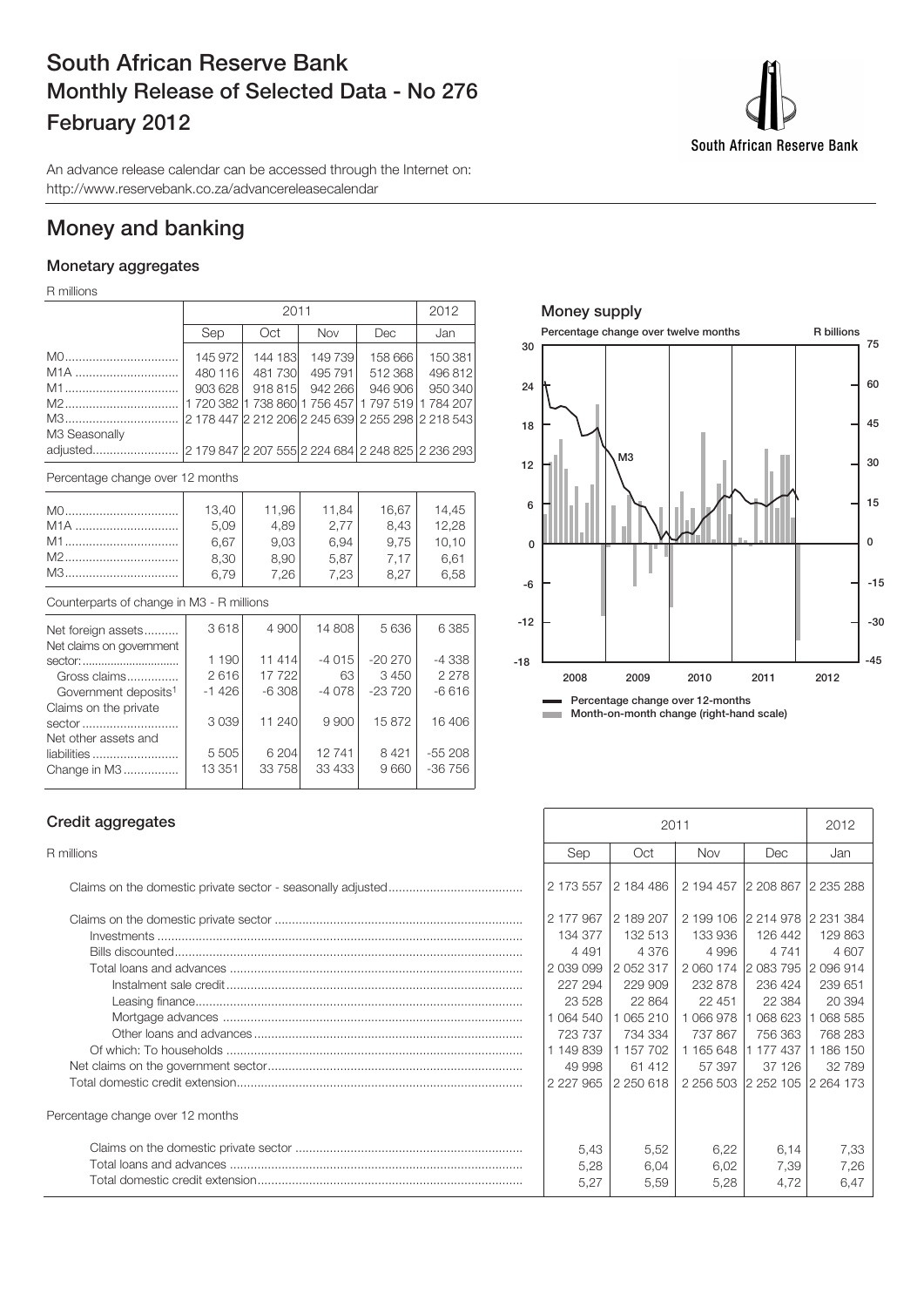# **Money and banking (continued)**

|                                     | 2011      |                   |           |           | 2012      |
|-------------------------------------|-----------|-------------------|-----------|-----------|-----------|
| Banks and mutual banks (R millions) | Sep       | Oct<br>Nov<br>Dec |           |           | Jan       |
|                                     |           |                   |           |           |           |
|                                     | 2 311 560 | 2 340 829         | 2 380 982 | 2 412 851 | 2 366 618 |
|                                     | 83 138    | 80 554            | 87 533    | 87879     | 79899     |
|                                     | 2 394 698 | 2 421 383         | 2 468 515 | 2 500 730 | 2 446 517 |
|                                     | 102 265   | 100 050           | 116 325   | 95 529    | 101 484   |
|                                     | 2 715 470 | 2 742 279         | 2 803 231 | 2808379   | 2 781 742 |
|                                     | 237 106   | 240 716           | 244 710   | 247839    | 251 461   |
|                                     | 55 356    | 56 322            | 57 519    | 55 102    | 57 091    |
|                                     | 125 943   | 136 900           | 139 078   | 141835    | 146 436   |
|                                     | $\Omega$  | $\Omega$          | $\Omega$  | $\Omega$  | $\Omega$  |
|                                     | 15 381    | 14 404            | 14 792    | 9 7 5 2   | 6239      |
|                                     | 2018608   | 2 0 31 4 4 8      | 2 038 410 | 2 059 987 | 2073086   |
|                                     | 2 426 668 | 2 448 454         | 2 499 223 | 2516801   | 2 508 863 |
|                                     | 47 716    | 49 701            | 44 191    | 47 661    | 54 376    |
|                                     | 102 204   | 106 807           | 110 219   | 107 572   | 101 949   |
|                                     | 771810    | 757 066           | 763 697   | 710839    | 715 345   |
|                                     | $\Omega$  | $\Omega$          | $\Omega$  | $\Omega$  | $\Omega$  |
|                                     | 3 368 047 | 3 374 472         | 3441160   | 3 405 265 | 3 401 281 |
| <b>Banks (R millions)</b>           |           |                   |           |           |           |
|                                     | 140 813   | 144 171           | 146 394   | 147 029   | $\cdots$  |
|                                     | 276 456   | 283 294           | 286 822   | 283 162   | $\cdots$  |
|                                     | 14 112    | 14 382            | 14 697    | 16 730    | $\cdots$  |
| Land Bank (R millions)              |           |                   |           |           |           |
|                                     | 10 143    | 10 358            | 10873     | 12 2 2 9  | 12 2 8 2  |
|                                     | 17 208    | 17571             | 18 4 38   | 20714     | 20782     |

## **International economic data**

|                                                                                                          | 2011      |           |             |           | 2012      |
|----------------------------------------------------------------------------------------------------------|-----------|-----------|-------------|-----------|-----------|
| Changes in gold and other foreign reserves (R millions)                                                  | Sep       | Oct       | Nov         | Dec       | Jan       |
|                                                                                                          | 39 7 9 2  | $-9373$   | 21 016      | $-15680$  | 2468      |
|                                                                                                          |           | 1         | $-4$        | 2         | $-2$      |
|                                                                                                          | $-554$    | $-1822$   | $-798$      | 1 1 7 7   | 12 627    |
| Gross reserves of the SA Reserve Bank and open position in foreign<br>currency (US\$m)                   |           |           |             |           |           |
|                                                                                                          | 49 7 25   | 50 345    | 49 650      | 48 860    | 51 451    |
|                                                                                                          | 47 930    | 49 221    | 48 633      | 47 867    | 49 0 72   |
| Net average daily turnover on the SA foreign-exchange market (US\$m)                                     |           |           |             |           |           |
|                                                                                                          | 4 1 1 5   | 3616      | 3 2 0 7     | 2649      | 3021      |
|                                                                                                          | 1589      | 1708      | 1 2 3 9     | 1 106     | 1 2 9 6   |
|                                                                                                          | 11 636    | 10825     | 12 3 8 2    | 11 137    | 10 952    |
|                                                                                                          | 5 2 2 9   | 5 2 3 6   | 4563        | 3566      | 3966      |
|                                                                                                          | 22 5 6 8  | 21 386    | 21 391      | 18 459    | 19 235    |
| Exchange rates (averages)                                                                                |           |           |             |           |           |
| Effective exchange rate against the most important currencies (Index: $2000=100$ ) <sup>16</sup>         | 69,99     | 66.56     | 65,28       | 66.03     | 67.73     |
| Real effective exchange rate against the most important currencies (Index: $2000=100$ ) <sup>2, 16</sup> | 106.77    | 101.60    | 100.14      | 102.57    | $\cdots$  |
|                                                                                                          | 7,5214    | 7,9500    | 8,1553      | 8,1745    | 8.0106    |
|                                                                                                          | 11,8849   | 12,5213   | 12,8908     | 12,7559   | 12,4281   |
|                                                                                                          | 10,3838   | 10,9010   | 11,0602     | 10,7875   | 10,3444   |
|                                                                                                          | 0.0983    | 0.1037    | 0.1053      | 0.1051    | 0.1042    |
| Average daily fixing price of gold per fine ounce                                                        |           |           |             |           |           |
|                                                                                                          | 13 400.46 | 13 305.22 | 14 169.44   | 13 499.98 | 13 267.70 |
|                                                                                                          | 1776,25   | 1 666,55  | 1 7 3 7 4 8 | 1 646,39  | 1 656,11  |
|                                                                                                          |           |           |             |           |           |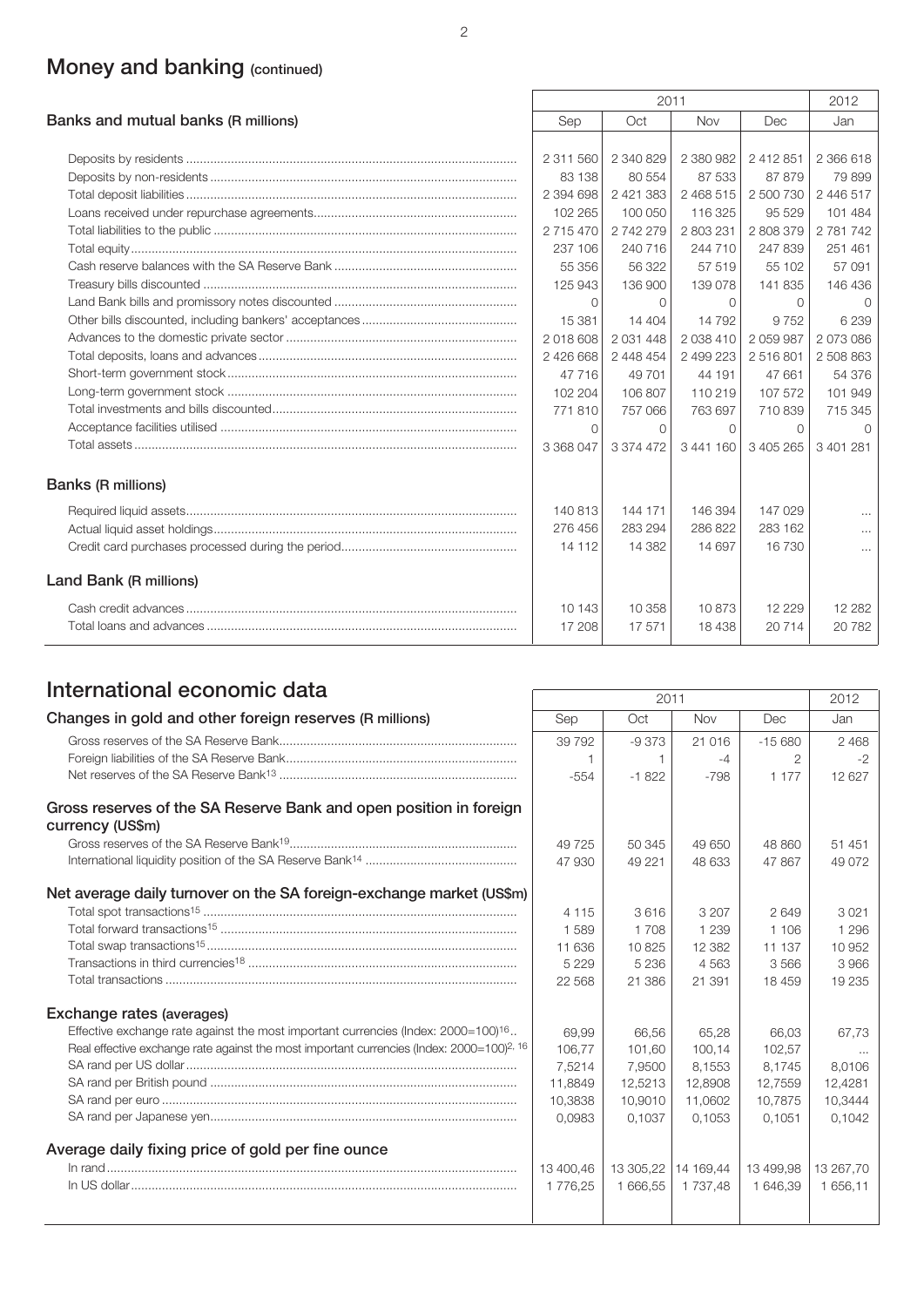## **Capital market** 2011 2012 2014

|                                                     | ZUII      |                      |           |                      | ZUIZ                 |               |
|-----------------------------------------------------|-----------|----------------------|-----------|----------------------|----------------------|---------------|
|                                                     | Aug       | Sep                  | Oct       | <b>Nov</b>           | Dec                  | Jan           |
| Share market <sup>3</sup>                           |           |                      |           |                      |                      |               |
|                                                     | 346 982   | 332 797              | 275 832   | 274 734              | 220 073              | 270 275       |
|                                                     | 7 108     | 7033                 | 5829      | 6612                 | 5 1 1 5              | 5 2 4 6       |
|                                                     | 174       | 178                  | 181       | 186                  | 187                  | 194           |
|                                                     | 2,9       | 3,0                  | 2,9       | 2,9                  | 2,9                  | 2,8           |
| Non-resident transactions <sup>3</sup> (R millions) |           |                      |           |                      |                      |               |
|                                                     | $-9303$   | $-7857$              | 418       | 1 2 8 8              | $-1652$              | $-6788$       |
|                                                     | 10815     | $-17629$             | 9903      | $-1777$              | 2592                 | 5 8 9 4       |
|                                                     | 1511      | $-25486$             | 10 321    | $-488$               | 940                  | $-894$        |
| <b>Fixed-interest securities market</b>             |           |                      |           |                      |                      |               |
|                                                     | $-220$    | 13 1 21              | 14 522    | 16478                | 9647                 | $\cdots$      |
|                                                     | 2 443 674 | 2 093 996            | 1702061   | 1997689              | 1 081 874            | 665 640       |
|                                                     | 2 741 484 | 2 320 154            | 1861089   | 2 181 359            | 1 171 196            | 813 442       |
|                                                     | 43 162    | 38 925               | 29 318    | 37 906               | 20 082               | 30 369        |
|                                                     | 8.1       | 8,3                  | 8.4       | 8,5                  | 8,5                  | 8.4           |
| Equity derivative market - futures <sup>3</sup>     |           |                      |           |                      |                      |               |
|                                                     | 225 229   | 264 268              | 214 398   | 222 991              | 156 398              | 151 997       |
|                                                     |           | 6 575 916 19 836 814 | 5 088 831 |                      | 6 751 888 17 705 753 | 6497631       |
|                                                     | 349 904   | 615 114              | 265 278   | 304 619              | 471 409              | 222 778       |
|                                                     | 9 988 623 | 9 600 317            |           | 9 234 658 10 558 716 | 9 562 139            | 9 0 5 0 3 1 4 |

 $\sqrt{ }$ 

## **National government finance**

| Statement of national revenue, expenditure and borrowing                                                                                                                                                                                                                                                                                                                                                 | Aug     | Sep      | Oct      | <b>Nov</b> | Dec.     | Jan             |
|----------------------------------------------------------------------------------------------------------------------------------------------------------------------------------------------------------------------------------------------------------------------------------------------------------------------------------------------------------------------------------------------------------|---------|----------|----------|------------|----------|-----------------|
|                                                                                                                                                                                                                                                                                                                                                                                                          | 62 490  | 61 034   | 48 140   | 50 687     | 102 458  | 50 <sub>4</sub> |
|                                                                                                                                                                                                                                                                                                                                                                                                          | 66 451  | 77453    | 63872    | 72 622     | 81 371   | 71 <sup>t</sup> |
| $\textbf{Cash-flow deficit/surplus} \textit{8} \textit{}{\textbf{}} \textit{}{\textbf{}} \textit{}{\textbf{}} \textit{}{\textbf{}} \textit{}{\textbf{}} \textit{}{\textbf{}} \textit{} \textit{} \textit{} \textit{} \textit{} \textit{} \textit{} \textit{} \textit{} \textit{} \textit{} \textit{} \textit{} \textit{} \textit{} \textit{} \textit{} \textit{} \textit{} \textit{} \textit{} \textit{$ | -3961   | $-16419$ | $-15732$ | $-21936$   | 21 086   | $-21 -$         |
|                                                                                                                                                                                                                                                                                                                                                                                                          | -3      | -1       |          |            |          |                 |
| Plus: Cost/profit on revaluation of foreign debt at redemption <sup>17</sup>                                                                                                                                                                                                                                                                                                                             | $-11$   | -6       | $-158$   | $-59$      | $-32$    |                 |
|                                                                                                                                                                                                                                                                                                                                                                                                          | 5       | 36       | 267      | 459        | 97       |                 |
|                                                                                                                                                                                                                                                                                                                                                                                                          | $-3969$ | $-16391$ | $-15623$ | $-21536$   | 21 151   | $-21 -$         |
| National government financing of net borrowing requirement                                                                                                                                                                                                                                                                                                                                               |         |          |          |            |          |                 |
|                                                                                                                                                                                                                                                                                                                                                                                                          | 627     | $-647$   | 9 1 0 8  | 6 7 7 0    | 101      | -6              |
|                                                                                                                                                                                                                                                                                                                                                                                                          | $-227$  | 11 717   | 14 968   | 14 265     | 8 1 2 8  | 84              |
|                                                                                                                                                                                                                                                                                                                                                                                                          | $-28$   | $-14$    | -638     | $-158$     | 64       | 116             |
|                                                                                                                                                                                                                                                                                                                                                                                                          | 365     | 466      | 315      | 346        | 203      |                 |
|                                                                                                                                                                                                                                                                                                                                                                                                          | 2 2 3 1 | 4869     | -8 130   | 313        | $-29647$ | 14              |
|                                                                                                                                                                                                                                                                                                                                                                                                          | 3969    | 16 391   | 15 623   | 21 536     | $-21151$ | $21 -$          |
|                                                                                                                                                                                                                                                                                                                                                                                                          |         |          |          |            |          |                 |

|         | 2012     |           |          |          |          |
|---------|----------|-----------|----------|----------|----------|
| Aug     | Sep      | Oct       | Nov      | Dec      | Jan      |
| 62 490  | 61 034   | 48 140    | 50 687   | 102 458  | 50 465   |
| 66 451  | 77 453   | 63872     | 72 622   | 81 371   | 71 586   |
| -3961   | $-16419$ | -15 732   | $-21936$ | 21 086   | $-21121$ |
| -3      | -1       | $\bigcap$ | Ω        | O        | -9       |
| $-11$   | -6       | $-158$    | -59      | -32      | $-76$    |
| 5       | 36       | 267       | 459      | 97       | 19       |
| $-3969$ | $-16391$ | -15 623   | $-21536$ | 21 151   | $-21186$ |
|         |          |           |          |          |          |
| 1627    | $-647$   | 9 1 0 8   | 6770     | 101      | $-626$   |
| $-227$  | 11 717   | 14 968    | 14 265   | 8 1 2 8  | 8484     |
| -28     | $-14$    | -638      | $-158$   | 64       | 11 673   |
| 365     | 466      | 315       | 346      | 203      | 208      |
| 2 2 3 1 | 4869     | $-8130$   | 313      | $-29647$ | 1448     |
| 3969    | 16 391   | 15 623    | 21 536   | $-21151$ | 21 186   |

 $\overline{\phantom{0}}$ 

### **Economic indicators** (seasonally adjusted) 2011 2012

#### **Sales**

#### **Volume of production10**

#### **Composite business cycle indicators**

1 Increase -, decrease +.<br>2 Preliminary figures

2 Preliminary figures. 3 Source: JSE Limited.

4 Net cash receipts after repayment of redemptions Internal funds excluded.<br>5 Monthly average. 5 Monthly average.<br>6 Actual number as

6 Actual number as at the last business day of the particular month. 7 Seasonally adjusted at an annual rate.

8 Deficit -, surplus +. 9 Excluding discount.

10 Source: Statistics South Africa. 11 Source: National Association of Automobile Manufacturers of SA.

12 Valuation adjustments transaction measures the relevant flow, after allowing for price changes due to exchange rate and gold.

| Aug   | Sep   | Oct   | Nov   | Dec   | Jan      |
|-------|-------|-------|-------|-------|----------|
|       |       |       |       |       |          |
| 123,1 | 129,7 | 121,9 | 122,3 | 124,7 | $\cdots$ |
| 165,1 | 164,5 | 158,0 | 163,4 | 165,7 | $\cdots$ |
| 108,0 | 109,5 | 110,4 | 110,3 | 111,7 | $\cdots$ |
| 95,8  | 99,4  | 98,7  | 97,0  | 100,8 | 95,9     |
| 88,9  | 95,6  | 93,4  | 95,4  | 99,8  | 89,1     |
|       |       |       |       |       |          |
| 55,4  | 63,7  | 62,4  | 63,1  | 59,2  | $\cdots$ |
| 96,8  | 96,6  | 86,7  | 98,3  | 103,8 | $\cdots$ |
| 103,5 | 105,6 | 103,2 | 105,8 | 104,1 | $\cdots$ |
|       |       |       |       |       |          |
| 130,9 | 131,2 | 131,6 | 132,6 | 132,1 | $\cdots$ |
| 151,7 | 153,3 | 153,1 | 154,8 | .     | .        |
| 102,7 | 104,2 | 104,5 | 104,5 | .     | $\cdots$ |

13 Measures the relevant transaction flow after allowing for valuation adjustments due to exchange and gold price changes.

14 Up to end February 2004 referred to as the "Net open position in foreign currency of the Reserve Bank" .

15 Transactions against the Rand. 16 The weighted-average exchange rate of the rand is calculated against fifteen currencies. The weights of the five major currencies are in brackets: Euro (34,82), US dollar (14,88), Chinese yuan (12,49),<br>British pound (10,71), Japanese yen (10,12).

17 Cost -, profit +. 18 Transactions in third currencies refers to transactions between any two currencies other than the

South African rand. 19 The gold reserves are valued at market price taken at 14:30 on each valuation date.

20 From May 2004 including RSA Government Retail Savings Bond. Including short-term loans from the CPD.